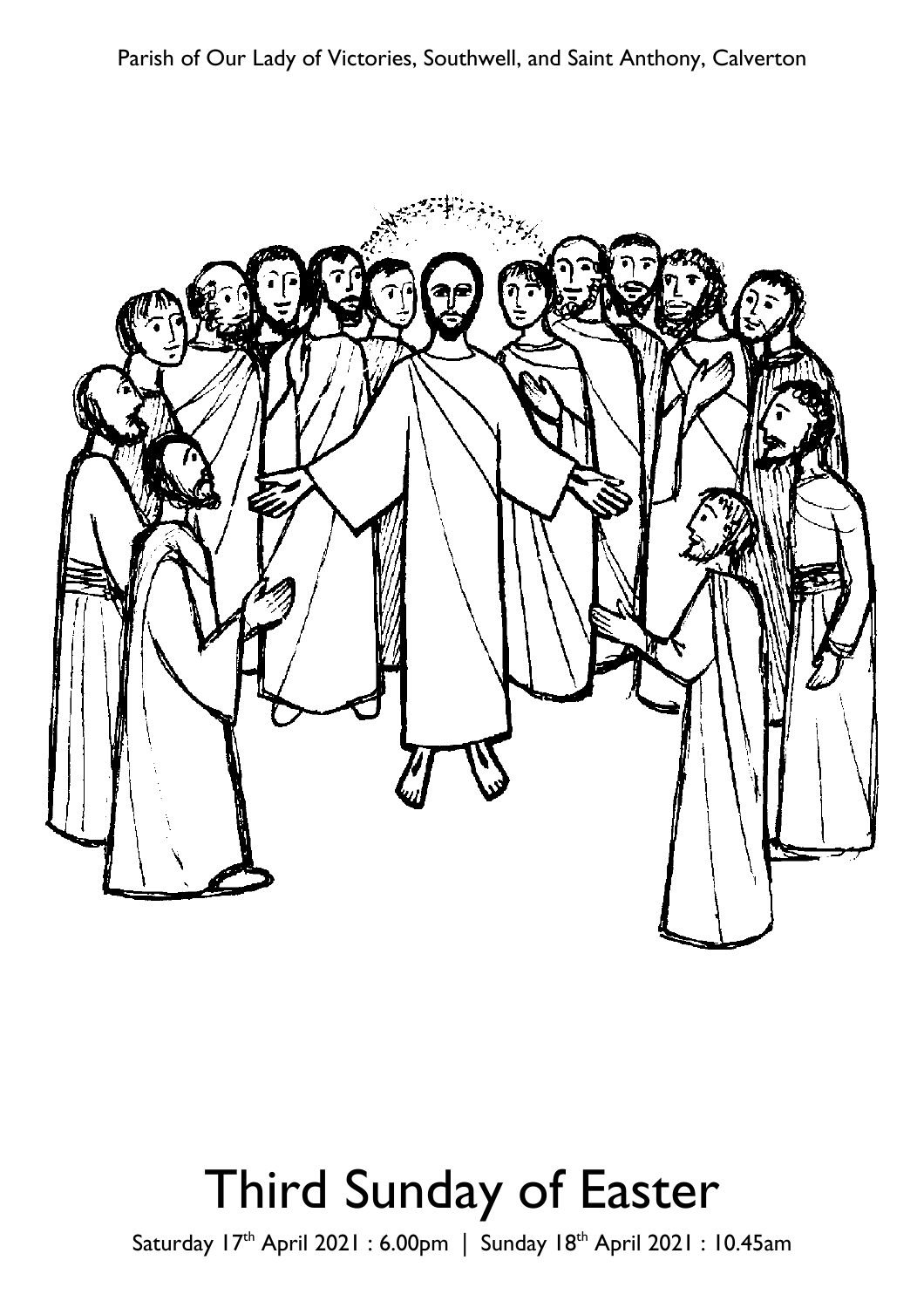In order to comply with the Bishop's guidelines on celebrating Masses in the covid-19 period there'll be some differences in that way we come to Mass and the way Mass is celebrated. These were outlined to you when you book for Mass, and are detailed in the parish newsletter. Please take a few moments before Mass to remind yourself of these guidelines, and please follow these directions, recognise that those stewards asking you to follow the directions are volunteers themselves:

- **※** Please don't attend if you show any symptoms of covid-19;
- $\overline{∗}$  Try to arrive no earlier than half an hour before Mass, and no later than ten minutes before Mass, to allow time for each person to enter one-by-one;
- $\Phi$  Even if you arrive on foot, enter via the car park and follow the one-way signs, waiting by the 2 metre markers in front of the church door if others have arrived before you;
- $\overline{•}$  Entry will be via the main door of the church:
- $\Phi$  Ensure you bring a mask to wear throughout the time in church, except when receiving Holy Communion;
- $\Phi$  Please use the hand-sanitiser (provided) on arrival;
- $\overline{∗}$  Please take one of these Mass Sheets, and a Newsletter, and take them home with you after Mass;
- $\Phi$  Put your weekly offering into the basket in the narthex;
- There won't be any holy water available, the repository will be closed, and there are no Catholic papers currently available;
- $\overline{∗}$  Please sit on the seat to which you are directed, following the (marked) one-way system. Seating will be from the front of church first, and parishioners will be seated at two-metre intervals (in Southwell it might be possible to seat couples next to each other, and families in a single pew; in Calverton the chairs have been laid out singularly, and so each person, except for babes-in-arms, will be at a two-metre distance from the next person):
- $\overline{∗}$  Please avoid any contact with other parishioners; please don't speak before Mass unless necessary;
- $\Phi$  Only the disabled toilet will be available for use, and only if absolutely necessary. If you do use the toilet, please do so before you are seated, and then go to your seat (in Southwell, by exiting the church hall lobby, walking around the side of the church, and re-entering the church through the main door, following the one-way system);
- \* Windows and doors will be open to enable as much ventilation as possible;
- $\Phi$  During Mass there are some differences in the celebration, in particular:
	- o There will be no entrance procession;
	- o There will be no congregational singing;
	- o Responses will be made with quiet voices;
	- o There will be no ministries (eg altar servers, readers);
	- o There will be no sign of peace;
	- o Holy Communion will be distributed immediately following Mass;
- After Mass you will be invited to receive Holy Communion. If you are not receiving Holy Communion for whatever reason please simply follow the one-way system to leave church.
- **E** Blessings will not be given to those not receiving Holy Communion since the entire congregation has been blessed only a few moments before.
- \* Whether receiving Holy Communion or not, please then leave the church following the one-way system, out into the car park (in Southwell, through the parish hall lobby) and please leave immediately.

As the start of Mass all STAND, and with Father Simon proclaim the entrance antiphon.

Cry out with joy to God, all the earth; O sing to the glory of his name. O render him glorious praise, alleluia.

## **Entrance Rites**

In the name of the Father, and of the Son, and of the Holy Spirit. Amen

The grace of our Lord Jesus Christ, and the love of God, and the communion of the Holy Spirit be with you all. And with your spirit.

Brothers and sisters, let us acknowledge our sins, and so prepare ourselves to celebrate the sacred mysteries.

I confess to almighty God, and to you, my brothers and sisters, that I have greatly sinned, in my thoughts and in my words, in what I have done and in what I have failed to do, through my fault, through my fault, through my most grievous fault; therefore I ask blessed Mary ever-Virgin, all the Angels and Saints, and you, my brothers and sisters, to pray for me to the Lord our God.

May almighty God have mercy on us, forgive us our sins, and bring us to everlasting life.

Amen.

Lord, have mercy. Lord, have mercy. Christ, have mercy. Christ, have mercy. Lord, have mercy. Lord, have mercy.

Glory to God in the highest, and on earth peace to people of good will.

We praise you, we bless you, we adore you, we glorify you, we give you thanks for your great glory, Lord God, heavenly King, O God, almighty Father. Lord Jesus Christ, Only Begotten Son. Lord God, Lamb of God, Son of the Father, you take away the sins of the world, have mercy on us; you take away the sins of the world, receive our prayer; you are seated at the right hand of the Father, have mercy on us. For you alone are the Holy One. you alone are the Lord, you alone are the Most High, lesus Christ. with the Holy Spirit, in the glory of God the Father. Amen.

At the end of the Collect all respond:

... God, for ever and ever.

## Amen.

All SIT.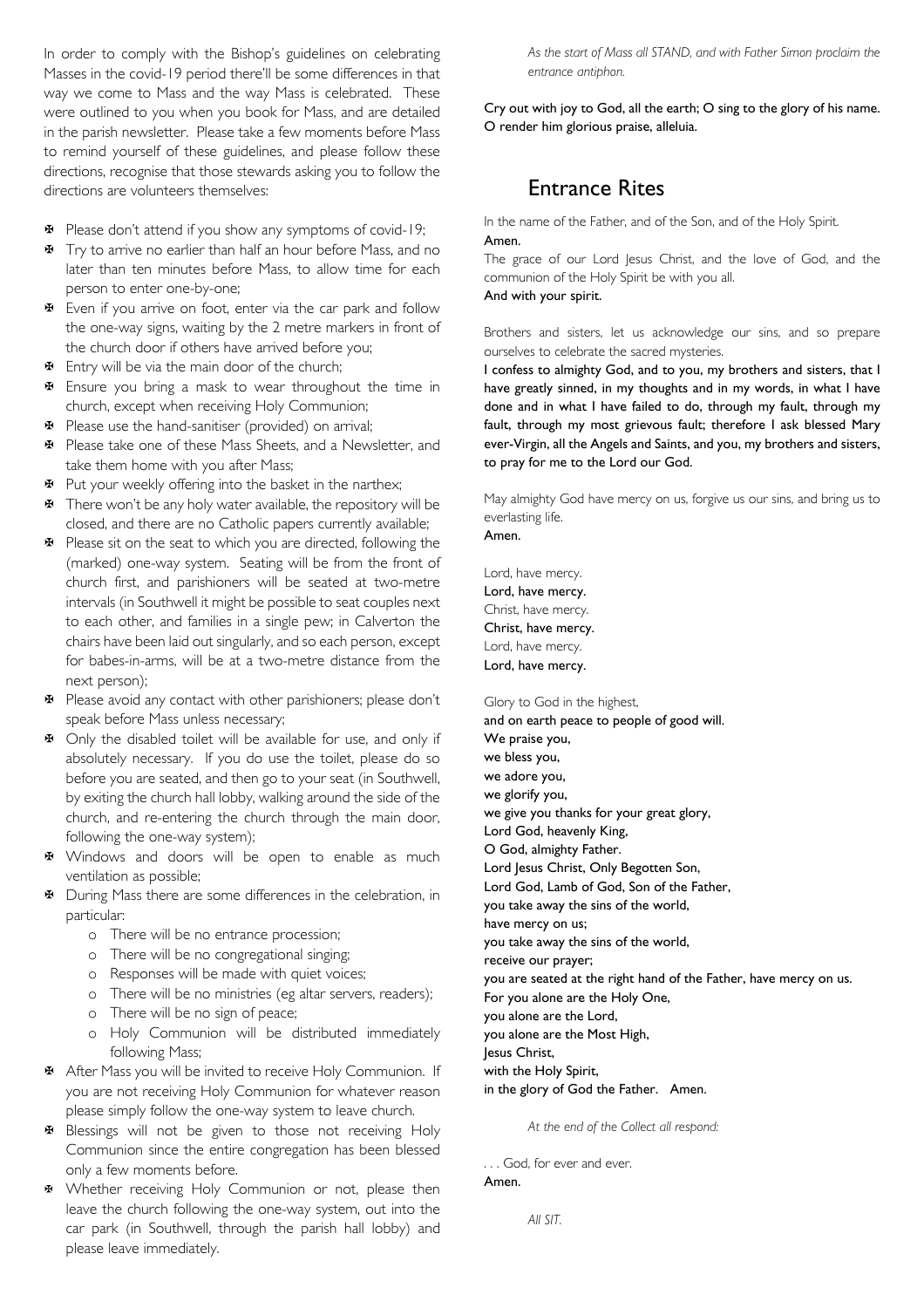# Liturgy of the Word

The first reading is taken from the Acts of the Apostles (3:13-15.17-19): You killed the prince of life: God, however, raised him from the  $d$ end

The word of the Lord. Thanks he to God

The responsorial is taken from Psalm 4:2.4.7.9

#### Lift up the light of your face on us, O Lord.

The second reading is taken from the first letter of Saint John (2:1-5): Jesus Christ is the sacrifice that takes out sins away, and the world's.

The word of the Lord. Thanks be to God.

All STAND as the Gospel Acclamation is sung by Father Simon alone.

The Gospel is taken from Saint Luke (24:35-48): It is written that the Christ would suffer and on the third day rise from the dead.

The Lord be with you. And with your spirit. A reading from the holy Gospel according to Luke. Glory to you, O Lord.

At the end of the Gospel:

### The Gospel of the Lord. Praise to you, Lord Jesus Christ.

All SIT for the homily, preached by Father Simon.

All STAND as we proclaim our Profession of Faith:

I believe in one God, the Father almighty, maker of heaven and earth, of all things visible and invisible.

I believe in one Lord Jesus Christ, the Only Begotten Son of God, born of the Father before all ages. God from God, Light from Light, true God from true God, begotten, not made, consubstantial with the Father; through him all things were made. For us men and for our salvation he came down from heaven, and by the Holy Spirit was incarnate of the Virgin Mary, and became man. For our sake he was crucified under Pontius Pilate, he suffered death and was buried, and rose again on the third day in accordance with the Scriptures. He ascended into heaven and is seated at the right hand of the Father. He will come again in glory to judge the living and the dead and his kingdom will have no end.

I believe in the Holy Spirit, the Lord, the giver of life, who proceeds from the Father and the Son, who with the Father and the Son is adored and glorified, who has spoken through the prophets.

I believe in one, holy, catholic and apostolic Church. I confess one baptism for the forgiveness of sins and I look forward to the resurrection of the dead and the life of the world to come. Amen.

As the gifts are prepared all respond:

Blessed are you. Lord God of all creation, for through your goodness we have received the bread we offer you: fruit of the earth and work of human hands, it will become for us the bread of life. Blessed he God forever

Blessed are you, Lord God of all creation, for through your goodness we have received the wine we offer you: fruit of the vine and work of human hands, it will become our spiritual drink.

## Blessed be God for ever.

After the altar and gifts have been prepared all STAND:

Pray brothers and sisters, that my sacrifice and yours may be acceptable to God, the almighty Father.

May the Lord accept the sacrifice at your hands, for the praise and glory of his name, for our good and the good of all his holy Church.

After the Prayer over the Offerings the Preface begins:

The Lord be with you. And with your spirit. Lift up your hearts. We lift them up to the Lord. Let us give thanks to the Lord our God. It is right and just.

At the end of the Preface:

Holy, Holy, Holy Lord God of hosts. Heaven and earth are full of your glory. Hosanna in the highest. Blessed is he who comes in the name of the Lord. Hosanna in the highest.

The congregation is invited to SIT during the Eucharistic Prayer.

During the Eucharistic Prayer.

The mystery of the Faith: When we eat this Bread and drink this Cup, we proclaim your Death, O Lord, until you come again.

At the end of the Eucharistic Prayer:

Through him, and with him. and in him. O God, almighty Father, in the unity of the Holy Spirit. all glory and honour is yours, for ever and ever. Amen

All STAND.